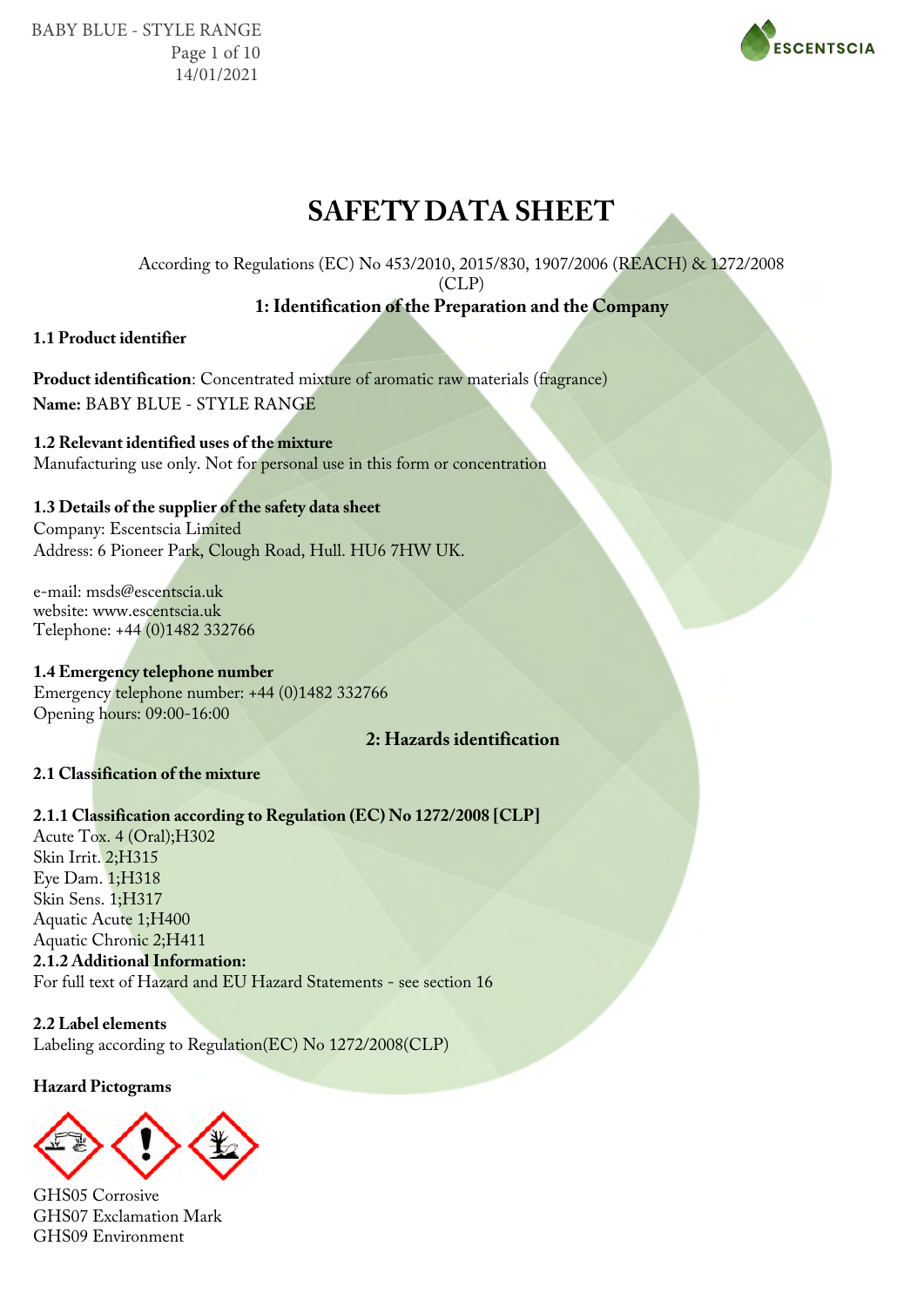

## **Signal word**

Danger **Hazard statements** H302- Harmful if swallowed H315- Causes skin irritation H317- May cause an allergic skin reaction H318- Causes serious eye damage H400- Very toxic to aquatic life H411- Toxic to aquatic life with long lasting effects

## **Precautionary statements – Prevention**

P264- Wash your hands thoroughly after handling P270- Do not eat, drink or smoke when using this product P272- Contaminated work clothing should not be allowed out of the workplace P273- Avoid release to the environment P280- Wear protective gloves/protective clothing/eye protection/face protection

## **Precautionary statements – Response**

P301+P312- IF SWALLOWED: Call a POISON CENTER or doctor/physician if you feel unwell P302+P352- IF ON SKIN: Wash with soap and water P305+P351+P338- IF IN EYES: Rinse cautiously with water for several minutes. Remove contact lenses if present and easy to do – continue rinsing P310- Immediately call a POISON CENTER or doctor/physician P321- Specific treatment (see supplemental first aid instructions on this label) P330- Rinse mouth P332+P313- If skin irritation occurs: Get medical advice/attention P333+P313- If skin irritation or a rash occurs: Get medical advice/attention P362- Take off contaminated clothing and wash before reuse P363- Wash contaminated clothing before reuse P391- Collect spillage

## **Precautionary statements – Disposal**

P501- Dispose of contents/ container according to national or regional regulatory requirements.

## **3: Composition/information on ingredients**

## **3.1 Substances**

Not applicable. The product is a mixture.

## **3.2 Mixtures**

## **Description of the mixture:**

The material is a mixture of aromatic raw materials. The material's composition, regarding the hazardous ingredients is shown in the following table.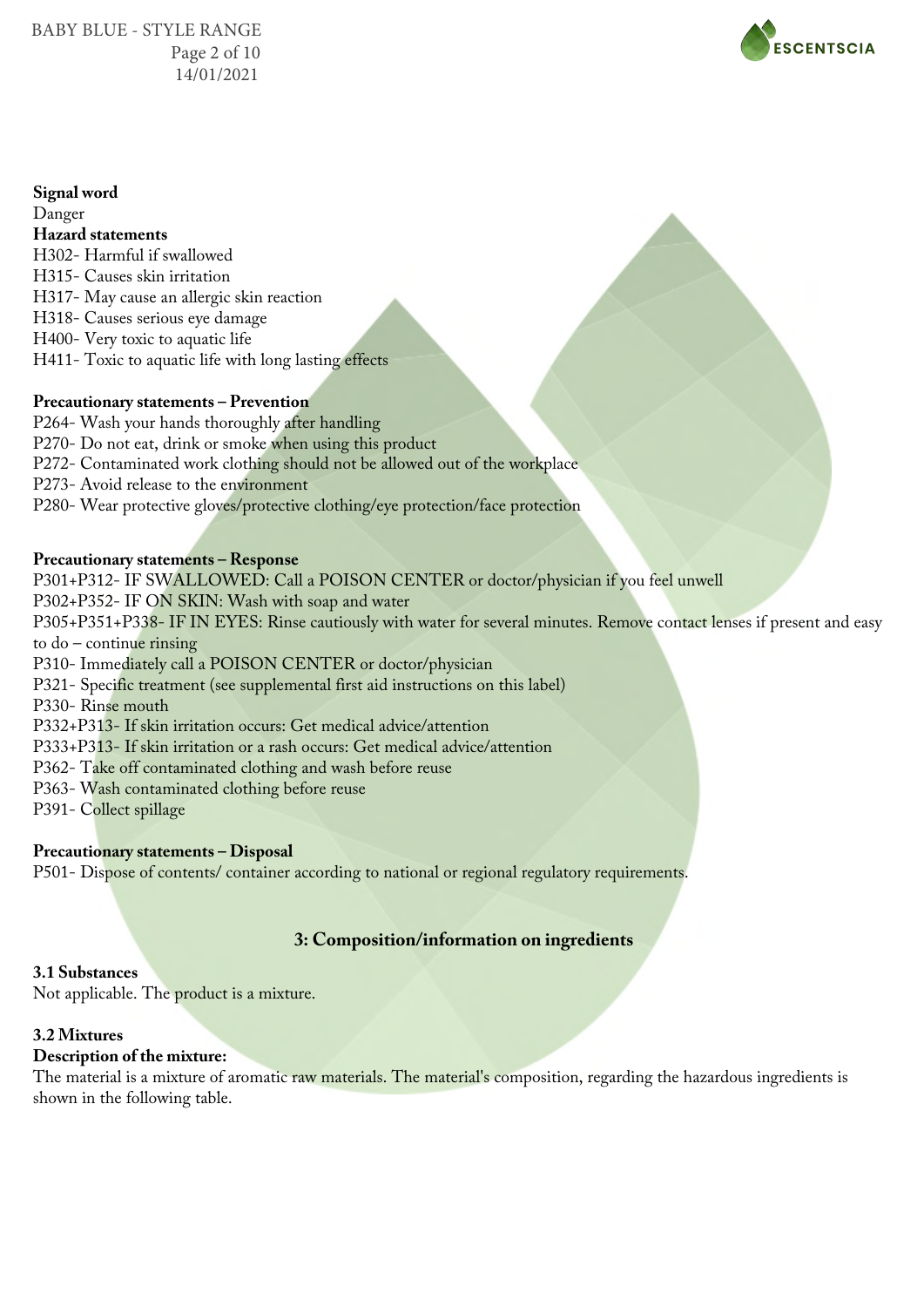

## **Hazardous ingredients**

According to Regulations: 1907/2006 ΕC, 1272/2008, 453/2010, the mixture contains:

| <b>Chemical Name</b>                                                                       | $\frac{0}{0}$<br>per weight | <b>REACH</b><br><b>Registration No</b> | <b>Classification according to</b><br>Regulation 1272/2008 (Regulation<br>CLP)                                                                    | <b>CAS No</b>   | <b>EINECS No</b> | <b>FEMA</b> |
|--------------------------------------------------------------------------------------------|-----------------------------|----------------------------------------|---------------------------------------------------------------------------------------------------------------------------------------------------|-----------------|------------------|-------------|
| Benzyl benzoate                                                                            | 11,09-21,09                 | Not available                          | Acute Tox. 5 (Dermal); H313<br>Acute Tox. 4 (Oral); H302<br>Aquatic Acute 1;H400<br>Aquatic Chronic 2;H411                                        | $120 - 51 - 4$  | $204 - 402 - 9$  | 2138        |
| Benzyl alcohol                                                                             | 8,5-13,5                    | 01-2119492630-38                       | Acute Tox. 5 (Dermal); H313<br>Acute Tox. 4 (Oral); H302<br>Eye Irrit. 2;H319                                                                     | $100 - 51 - 6$  | $202 - 859 - 9$  | 2137        |
| Benzyl acetate                                                                             |                             | 6,09-11,09 01-2119638272-42            | Acute Tox. 5 (Oral); H303<br>Skin Irrit. 3;H316<br>Aquatic Acute 2;H401<br>Aquatic Chronic 3;H412                                                 | $140 - 11 - 4$  | 205-399-7        | 2135        |
| Coumarin                                                                                   | $4 - 5$                     | 01-2119949300-45                       | Acute Tox. 4 (Oral); H302<br>Skin Sens. 1;H317<br>Aquatic Acute 3;H402                                                                            | $91 - 64 - 5$   | $202 - 086 - 7$  |             |
| Geraniol                                                                                   | $2,5-3,5$                   | 01-2119552430-49                       | Acute Tox. 5 (Oral); H303<br>Skin Irrit. 2;H315<br>Eye Dam. 1;H318<br>Skin Sens. 1;H317<br>Aquatic Acute 3;H402                                   | $106 - 24 - 1$  | $203 - 377 - 1$  | 2507        |
| Citronellol                                                                                | $2 - 3$                     | 01-2119453995-23                       | Acute Tox. 5 (Dermal); H313<br>Acute Tox. 5 (Oral); H303<br>Skin Irrit. 2; H315<br>Eye Irrit. 2;H319<br>Skin Sens. 1;H317<br>Aquatic Acute 2;H401 | $106 - 22 - 9$  | $203 - 375 - 0$  | 2309        |
| alpha-Terpineol                                                                            | $2 - 3$                     | 01-2119980717-23                       | Flam. Liq. 4; H227<br>Acute Tox. 5 (Oral); H303<br>Skin Irrit. 2;H315<br>Eye Irrit. 2;H319<br>Aquatic Acute 2;H401                                | $98 - 55 - 5$   | $202 - 680 - 6$  | 3045        |
| Guaiac wood oil                                                                            | $2 - 3$                     | Not available                          | Skin Irrit. 2;H315<br>Skin Sens. 1;H317<br>Aquatic Acute 2;H401<br>Aquatic Chronic 2;H411                                                         | $8016 - 23 - 7$ | 289-632-8        | 2534        |
| Heliotropine (Piperonal)                                                                   | $1,5-2,5$                   | Not available                          | Acute Tox. 5 (Oral); H303<br>Skin Sens. 1;H317<br>Aquatic Acute 2;H401                                                                            | $120 - 57 - 0$  | 204-409-7        | 2911        |
| Benzyl salicylate                                                                          | $1,05-2,05$                 | Not available                          | Acute Tox. 5 (Oral); H303<br>Eye Irrit. 2B;H320<br>Skin Sens. 1;H317<br>Aquatic Acute 2;H401<br>Aquatic Chronic 3;H412                            | 118-58-1        | $204 - 262 - 9$  | 2151        |
| Cedarwood oil terpenes                                                                     | $1 - 2$                     | Not available                          | Asp. Tox. 1;H304<br>Skin Irrit. 3;H316<br>Aquatic Acute 1;H400<br>Aquatic Chronic 1;H410                                                          | 68608-32-2      | 294-461-7        |             |
| Methyl cinnamate                                                                           | $1 - 2$                     | 01-2119979458-16                       | Acute Tox. 5 (Oral); H303<br>Skin Sens. 1;H317                                                                                                    | $103 - 26 - 4$  | 203-093-8        | 2698        |
| Hexyl cinnamaldehyde                                                                       | $1 - 2$                     | Not available                          | Acute Tox. 5 (Oral); H303<br>Skin Irrit. 3;H316<br>Skin Sens. 1;H317<br>Aquatic Acute 1;H400<br>Aquatic Chronic 2;H411                            | $101 - 86 - 0$  | 202-983-3        | 2569        |
| 3-methyl-4-(2,6,6-trimethyl-2-cyclohexen-1-yl)-<br>3-buten-2-one (alpha-iso-methyl ionone) | $0,75-1,75$                 | Not available                          | Skin Irrit. 2;H315<br>Eye Irrit. 2B;H320<br>Skin Sens. 1;H317<br>Aquatic Acute 2;H401<br>Aquatic Chronic 2;H411                                   | $127 - 51 - 5$  | 204-846-3        | 2714        |
| Phenylethyl alcohol                                                                        | $0, 5 - 1, 5$               | 01-2119963921-31                       | Acute Tox. 5 (Dermal); H313<br>Acute Tox. 4 (Oral);H302<br>Skin Irrit. 3;H316                                                                     | $60 - 12 - 8$   | $200 - 456 - 2$  | 2858        |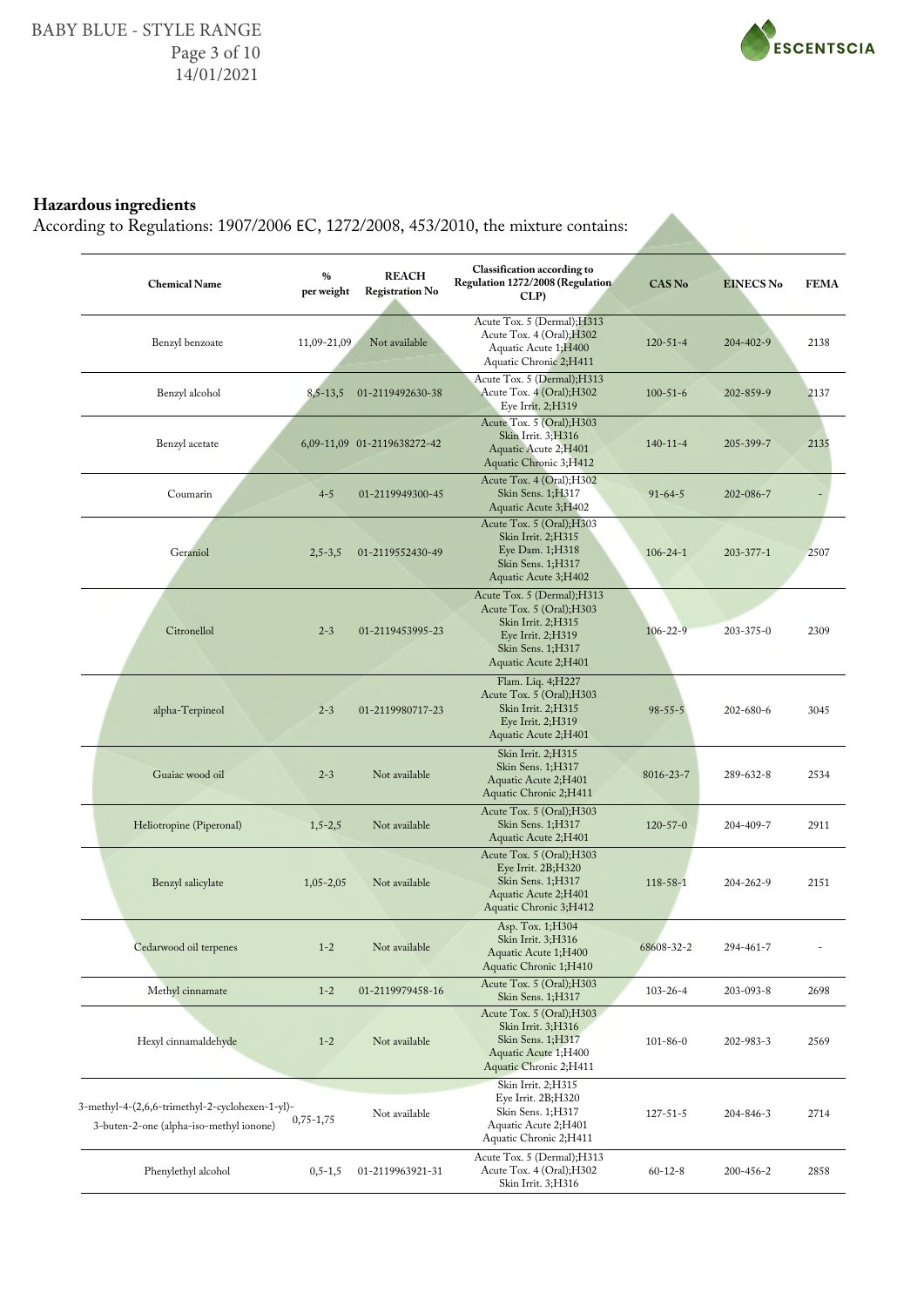

| <b>Chemical Name</b>                                                                       | $\frac{0}{0}$<br>per weight | <b>REACH</b><br><b>Registration No</b> | <b>Classification according to</b><br>Regulation 1272/2008 (Regulation<br>CLP)            | <b>CAS No</b>    | <b>EINECS No</b> | <b>FEMA</b> |
|--------------------------------------------------------------------------------------------|-----------------------------|----------------------------------------|-------------------------------------------------------------------------------------------|------------------|------------------|-------------|
|                                                                                            |                             |                                        | Eye Irrit. 2;H319                                                                         |                  |                  |             |
| beta-Caryophyllene                                                                         | $0,02-1,02$                 | Not available                          | Asp. Tox. 1;H304<br>Skin Irrit. 3;H316<br>Skin Sens. 1;H317                               | $87 - 44 - 5$    | $201 - 746 - 1$  | 2252        |
| Musk ketone                                                                                | $0,01-1,01$                 | Not available                          | Skin Irrit. 3; H316<br>Aquatic Acute 1;H400<br>Aquatic Chronic 1;H410                     | $81 - 14 - 1$    | $201 - 328 - 9$  |             |
| 4-tert-Butylcyclohexyl acetate                                                             | $0, 8 - 1$                  | 01-2119976286-24                       | Acute Tox. 5 (Oral); H303<br>Skin Sens. 1;H317<br>Aquatic Acute 2;H401                    | $32210 - 23 - 4$ | 250-954-9        |             |
| Iso-E Super [1-(1,2,3,4,5,6,7,8-Octahydro-<br>2,3,8,8-tetramethyl-2-naphthalenyl)ethanone] | $0,15-0,25$                 | 01-2119489989-04                       | Skin Irrit. 2;H315<br>Skin Sens. 1;H317<br>Aquatic Acute 2;H401<br>Aquatic Chronic 1;H410 | 54464-57-2       | $259 - 174 - 3$  |             |
| Acetyl cedrene                                                                             | $0,1-0,2$                   | Not available                          | Skin Irrit. 3;H316<br>Skin Sens. 1;H317<br>Aquatic Acute 1;H400<br>Aquatic Chronic 1;H410 | 32388-55-9       | $251 - 020 - 3$  |             |
|                                                                                            |                             |                                        |                                                                                           |                  |                  |             |

## **Additional information**

For full text of H-Statements included in the above table: see section 16.

## **4: First aid measures**

#### **4.1 Accidental ingestion**

Rinse mouth with water. Give up to one tumbler (half pint) of milk or water. Obtain medical advice immediately.

## **4.2 Excessive inhalation**

Remove the individual to fresh air and keep at rest. Obtain medical advice immediately.

#### **4.3 Skin contact**

Remove contaminated clothing. Wash skin with large volumes of water, (or soap and water). If irritation persists, or any sign of tissue damage is apparent, obtain medical advice immediately.

#### **4.4 Eye exposure**

Irrigate copiously with water for at least 10 minutes. Obtain medical advice if any irritation or evidence of tissue damage persists.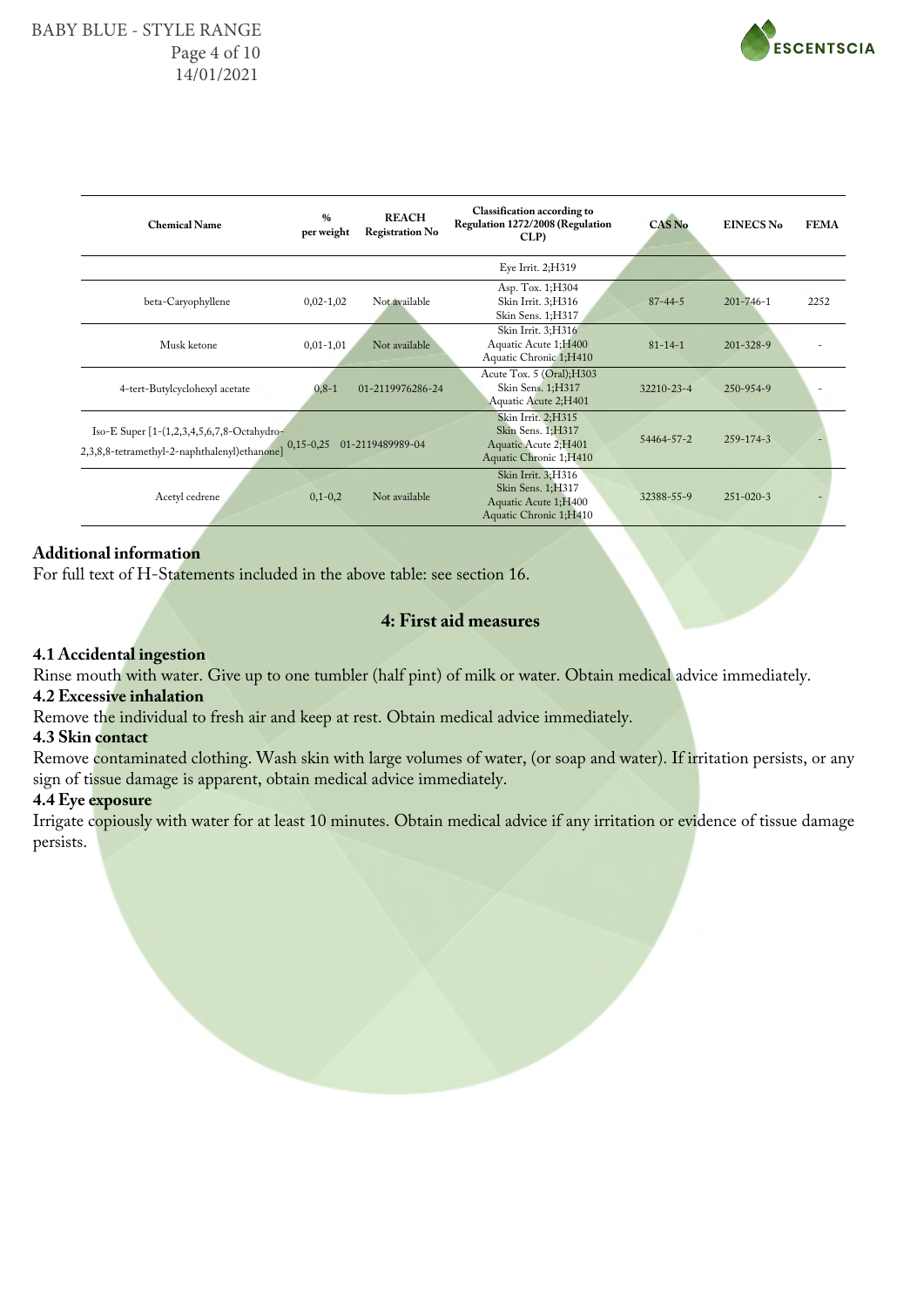

## **5: Firefighting measures**

#### **5.1 Extinguishing media**

CO2, alcohol – resistant foam, dry powder. Never use directly water. **5.2 Special hazards arising from the substance or mixture**

In case of fire, CO/CO2 and smoke may be released.

## **5.3 Advice for firefighters**

In case of insufficient ventilation, wear suitable respiratory equipment.

## **6: Accidental release measures**

#### **6.1 Personal precautions, protective equipment and emergency procedures**

Remove ignition sources. No smoking. Provide sufficient ventilation, control of dust. Wear suitable personal protective equipment, referred to under Section 8, to prevent any contamination of skin and eyes. Avoid inhalation of vapor.

## **6.2 Environmental precautions**

Recommended environmental precautions to be taken related to accidental spills and release of the substance or mixture, such as keeping away from drains, surface and ground water.

## **6.3 Methods and material for containment and cleaning up**

Gross spillages should be contained by the use of sand or inert powder, and disposal of this should be in accordance with Government Regulations. Any absorbent used for cleaning up spillage should be disposed promptly, preferably by incineration, as some cases of spontaneous combustion of rags soaked with similar materials have been reported.

## **6.4 Reference to other sections**

If appropriate Sections 8 and 13 shall be referred to.

## **7: Handling and storage**

#### **7.1 Precautions for safe handling**

Avoid naked flames or other potential sources of ignition (eg. electrical equipment). Do not subject to unnecessarily high temperature during processing. Wear suitable personal protective equipment. Maintain adequate ventilation in working areas. Do not smoke, eat or drink when you use this product. Good personal washing routines should be followed.

#### **7.2 Conditions for safe storage, including any incompatibilities**

It is good general practice to store in closed, preferably full, containers away from heat sources, and protected from extremes of temperature. Do not re – use the empty container.

## **7.3 Specific end use(s)**

Aromatic material: Use according to proper manufacturing practices and occupational hygiene.

#### **8: Exposure controls/personal protection**

#### **8.1 Exposure controls**

Do not subject to unnecessarily high temperature during processing.Maintain adequate ventilation in working areas.

#### **8.2 Personal protection**

a) Respiratory protection: where ventilation may be inadequate, wear self – contained breathing apparatus.b) Hand protection: where hand protection is indicated, safety gloves are recommended.c) Eye protection: where eye protection is indicated, safety goggles are recommended.d) Skin protection: depending on working situation these should include wearing protective clothing, which will also limit the odor contamination of personal clothing. Good personal washing routines should be followed.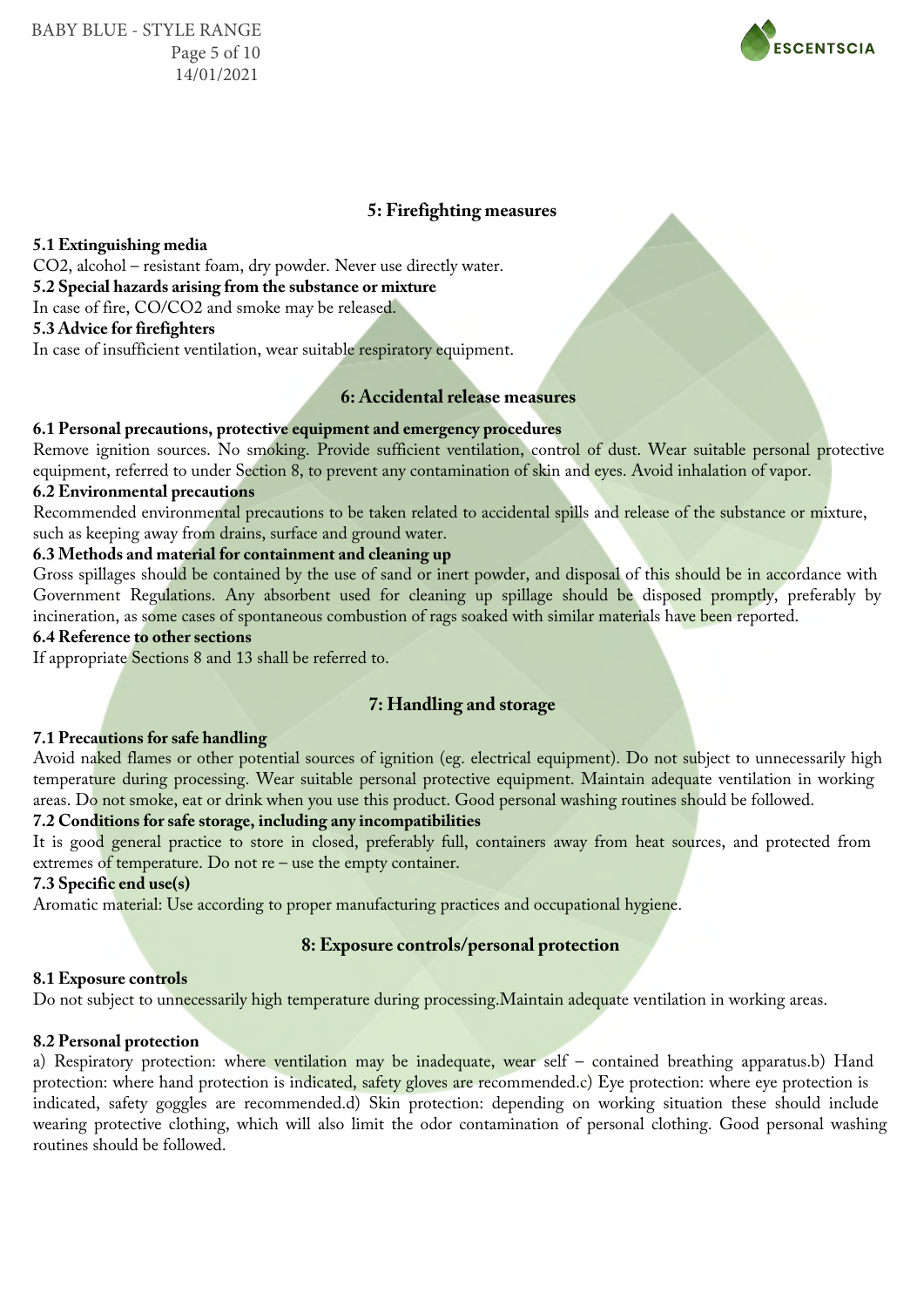BABY BLUE - STYLE RANGE Page 6 of 10 14/01/2021



## **9: Physical and chemical properties**

#### **9.1 Information on basic physical and chemical properties**

**Odour Flash point (°C) Solubility in water Solubility in other solvents Refractive Index (25°C)**

**Appearance** Pale yellow to yellow, oily liquid Characteristic 70.0°C < FLASH POINT< 100.0°C Insoluble (10%) Soluble (10%) in ethyl alcohol 1.532 - 1.542

## **10: Stability and reactivity**

**10.1 Reactivity**

No known reactivity hazards. No reaction known with water.

**10.2 Chemical stability**

No hazardous reaction when handled and stored according to provisions

#### **10.3 Possibility of hazardous reactions**

Not expected when handled and stored according to provisions.

**10.4 Conditions to avoid**

Avoid temperatures above or near to the flash point, sources of ignition, sparks and flames. Do not heat closed containers.

## **10.5 Incompatible materials**

Avoid contact with strong acids, alkalis or oxidizing agents.

## **10.6 Hazardous decomposition products**

Not expected when handled and stored according to provisions. Contact with water or storage under recommended conditions for one year should not produce dangerous decomposition products.

#### **11: Toxicological information**

This preparation has not been subjected to ecotoxicological testing as an entity but has been blended from materials with established toxicological bibliographies. In view of the difficulty of using current standard toxicological evaluation techniques to predict hazards to susceptible individuals or arising from unforeseeable use, this preparation should be considered and handled as if it displayed health hazards and treated in consequence with all possible precaution.

## **12: Ecological information**

This preparation has not been subjected to ecotoxicological testing as an entity. In view of difficulty of using current standard ecotoxicological evaluation techniques to predict the impact of particular modes of release on vulnerable of localized parts of the ecosystem, this preparation should be considered and handled as if it displayed environmental hazards, and treated in consequence with all possible precaution.

#### **13: Disposal considerations**

Residual quantities of the product should be treated according to the instructions given under points 6, 7 and 8 above. Wastes should be eliminated according to national or regional regulatory requirements.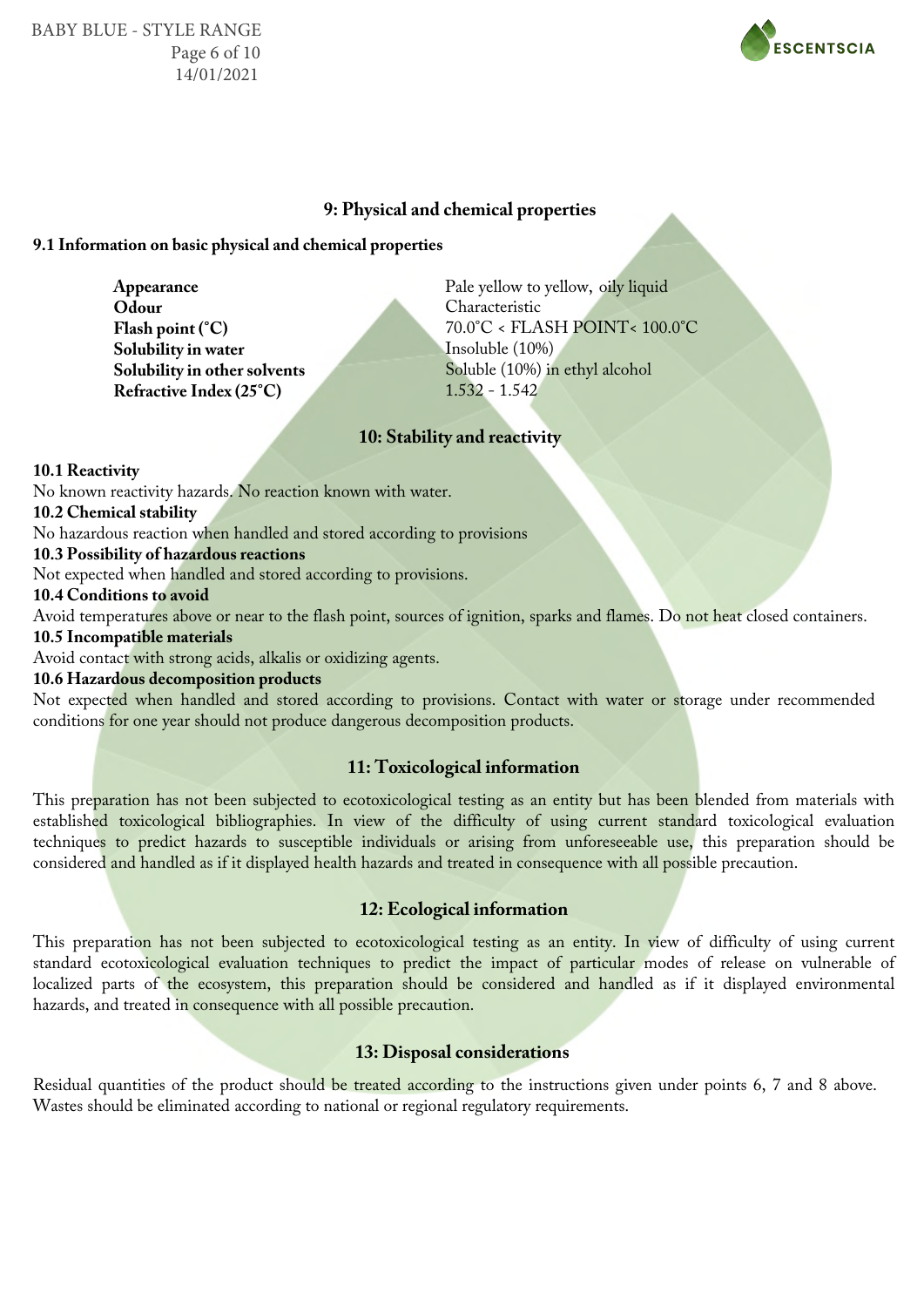BABY BLUE - STYLE RANGE Page 7 of 10 14/01/2021



## **14: Transport information**

# **14.1 Land transport ADR/RID**



| <b>ADR/RID Class:</b>    | 9                              |
|--------------------------|--------------------------------|
| Danger code (Kemler):    | 90                             |
| UN number:               | 3082                           |
| Packaging group:         |                                |
| Hazard label:            | q                              |
| Special marking:         | Symbol (fish and tree)         |
| UN proper shipping name: | 3082 ENVIRONMENTALLY HAZARDOUS |

(Benzyl benzoate, CAS:120-51-4)

E

Tunnel restriction code:

## **14.2 Maritime transportIMDG**



| <b>IMDG</b> Class:    | 9                           |
|-----------------------|-----------------------------|
| UN number:            | 3082                        |
| Label:                | 9                           |
| Packaging group:      | Ш                           |
| EMS number:           | $F-A, S-F$                  |
| Marine pollutant:     | <b>Yes</b>                  |
| Segregation groups:   |                             |
| Proper shipping name: | 3082 ENVIRONMENTALLY        |
|                       | HAZARDOUS (Benzyl benzoate, |
|                       | $CAS:120-51-4)$             |

9

## **14.3 Air transport ICAO-TI and IATA-DGR**



| <b>ICAO/IATA Class:</b> |
|-------------------------|
| UN number:              |
| Label:                  |
| Packaging group:        |
| Proper shipping name:   |
|                         |

3082 9 III 3082 ENVIRONMENTALLY HAZARDOUS (Benzyl benzoate, CAS:120-51-4)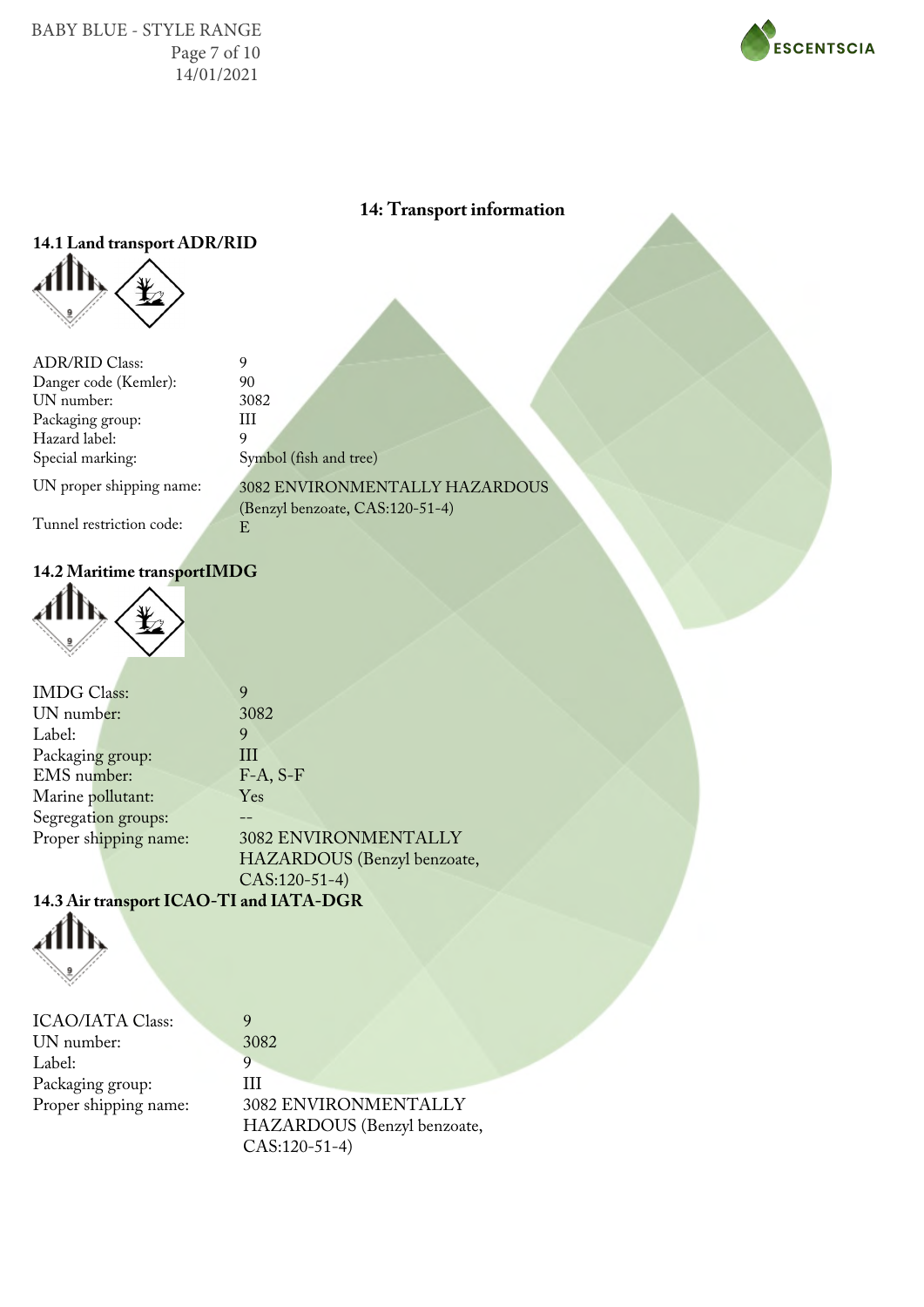

## **15: Regulatory information**

#### **15.1 Safety, health and environmental regulations/legislation specific for the substance or mixture**

Commission Directive 2006/8/EC amending, for the purposes of their adaptation to technical progress, Annexes II, III and V to Directive 1999/45/EC of the European Parliament and of the Council concerning the approximation of the laws, regulations and administrative provisions of the Member States relating to the classification, packaging and labelling of dangerous preparations.

#### **15.2 Chemical safety assessment**

No Chemical Safety Assessment has been carried out for this substance/mixture by the supplier.

## **16: Other information**

#### **16.1 Indication of changes**

The contents of the following section(s) alter and supersede those in the previous version: 1,2,3,4,5,6,7,8,9,10,11,12,13,14,15 & 16. All parts updated in accordance to the Regulation (EU) 2015/830 amending Regulation (EC) No 1907/2006.

#### **16.2 Abbreviations and acronyms:**

| ADR           | European Agreement concerning the International Carriage of Dangerous Goods by Road               |
|---------------|---------------------------------------------------------------------------------------------------|
| <b>CLP</b>    | Classification Labelling Packaging Regulation; Regulation (EC) No 1272/2008                       |
| CAS#          | <b>Chemical Abstracts Service number</b>                                                          |
| <b>CMR</b>    | Carcinogen, Mutagen, or Reproductive Toxicant                                                     |
| DPD           | Dangerous Preparations Directive 1999/45/EC                                                       |
| <b>DSD</b>    | Dangerous Substances Directive 67/548/EEC                                                         |
| ЕC            | <b>European Community</b>                                                                         |
| <b>ECHA</b>   | <b>European Chemicals Agency</b>                                                                  |
| EC-Number     | EINECS and ELINCS Number (see also EINECS and ELINCS)                                             |
| <b>EEC</b>    | <b>European Economic Community</b>                                                                |
| <b>EINECS</b> | European Inventory of Existing Commercial Substances                                              |
| <b>ELINCS</b> | European List of notified Chemical Substances                                                     |
| EN            | European Standard                                                                                 |
| EQS           | <b>Environmental Quality Standard</b>                                                             |
| EU            | European Union                                                                                    |
| <b>GHS</b>    | Globally Harmonized System                                                                        |
| <b>IATA</b>   | <b>International Air Transport Association</b>                                                    |
| ICAO-TI       | Technical Instructions for the Safe Transport of Dangerous Goods by Air                           |
| <b>IMDG</b>   | <b>International Maritime Dangerous Goods</b>                                                     |
| <b>IMSBC</b>  | <b>International Maritime Solid Bulk Cargoes</b>                                                  |
| <b>IUCLID</b> | International Uniform Chemical Information Database                                               |
| <b>IUPAC</b>  | <b>International Union for Pure Applied Chemistry</b>                                             |
| MSDS          | Material Safety Data Sheet                                                                        |
| OECD          | Organization for Economic Co-operation and Development                                            |
| <b>OSHA</b>   | European Agency for Safety and Health at work                                                     |
| <b>REACH</b>  | Registration, Evaluation, Authorisation and Restriction of Chemicals Regulation (EC) No 1907/2006 |
| RID           | Regulations concerning the International Carriage of Dangerous Goods by Rail                      |
| <b>RIP</b>    | <b>REACH</b> Implementation Project                                                               |
| <b>SDS</b>    | Safety data sheet                                                                                 |
| <b>STOT</b>   | Specific Target Organ Toxicity                                                                    |
| (STOT) RE     | Repeated Exposure                                                                                 |
| (STOT) SE     | Single Exposure                                                                                   |
| <b>SVHC</b>   | Substances of Very High Concern                                                                   |
| UN            | <b>United Nations</b>                                                                             |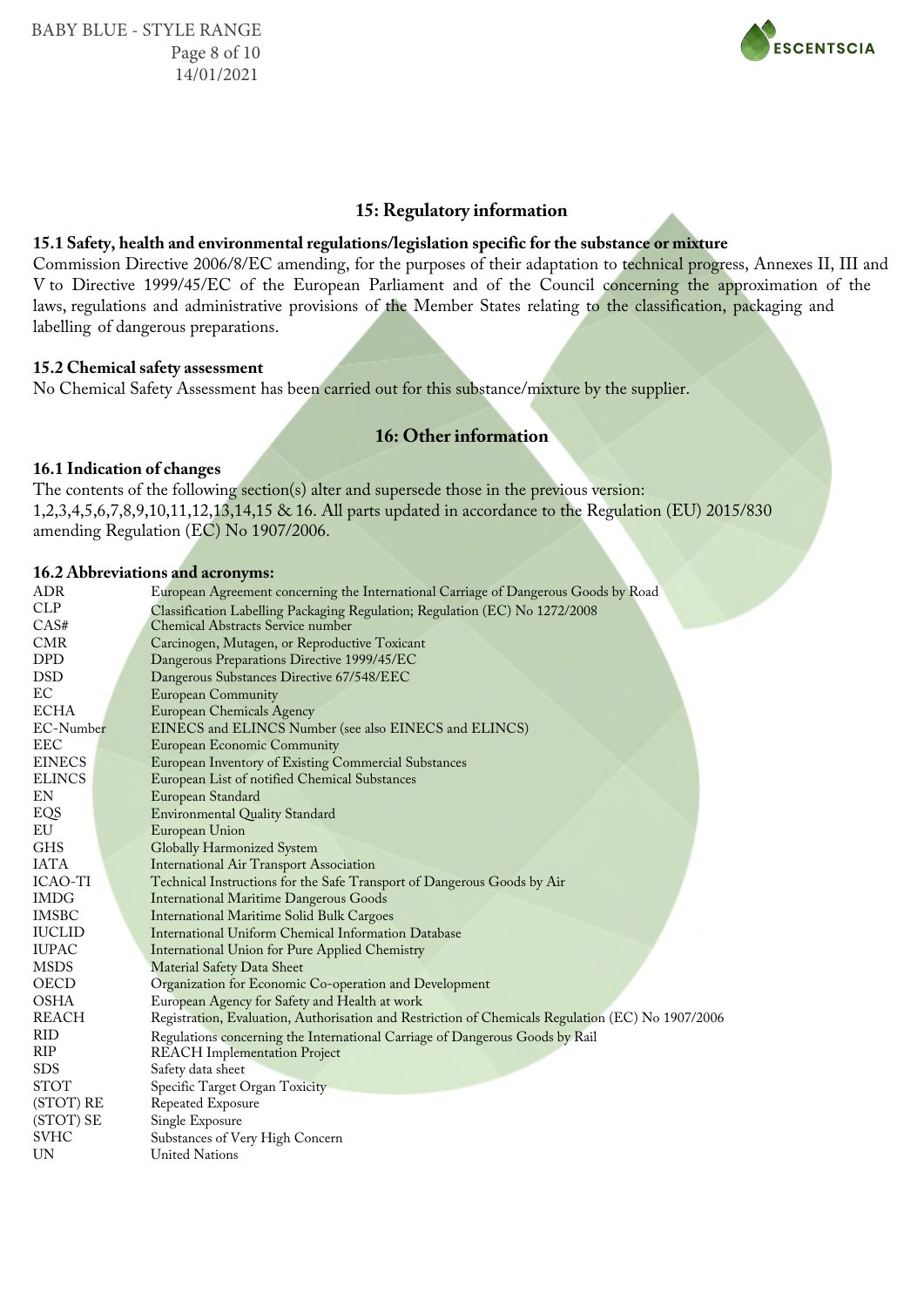BABY BLUE - STYLE RANGE Page 9 of 10 14/01/2021



## **16.3 Classification and procedure used to derive the classification for mixtures according to Regulation (EC) 1272/2008 [CLP]:**

## **Classification according to Regulation (EC) Nr. 1272/2008 Classification procedure**

Acute Tox. 4 (Oral);H302 Skin Irrit. 2;H315 Eye Dam. 1;H318 Skin Sens. 1;H317 Aquatic Acute 1;H400 Aquatic Chronic 2;H411

Calculation Method Calculation Method Calculation Method Calculation Method Calculation Method Calculation Method

## **16.4 Full text of H - Statements**

H227 - Combustible liquid H302 - Harmful if swallowed H303 - May be harmful if swallowed H304 - May be fatal if swallowed and enters airways H313 - May be harmful in contact with skin H315 - Causes skin irritation H316 - Causes mild skin irritation H317 - May cause an allergic skin reaction H318 - Causes serious eye damage H319 - Causes serious eye irritation H320 - Causes eye irritation H400 - Very toxic to aquatic life H401 - Toxic to aquatic life H402 - Harmful to aquatic life H410 - Very toxic to aquatic life with long lasting effects H411 - Toxic to aquatic life with long lasting effects H412 - Harmful to aquatic life with long lasting effects

#### **16.5 Emergency telephone numbers**

| Austria        | $+4314064343$                                    |
|----------------|--------------------------------------------------|
| Belgium        | +32 70 245 245                                   |
| Bulgaria       | +359 2 9154 233                                  |
| Croatia        | $(+3851)$ 2348342                                |
| Czech Republic | +420 224 919 293 / +420 224 915 402              |
| Denmark        | +45 82 12 12 12                                  |
| Estonia        | 16662 (National), International (+372) 626 93 90 |
| Finland        | +358 9 471977                                    |
| France         | $+33(0)145425959$                                |
| Germany        | +31 13 4642 211                                  |
| Greece         | $+31$ 13 4642 211                                |
| Hungary        | $(+36-80)$ 201-199                               |
| <b>Iceland</b> | +354 543 2222                                    |
| Ireland        | +353 1 8092566 / +353 1 8379964                  |
| Italy          | +39 06 68593726                                  |
| Latvia         | +371 67042473                                    |
| Lithuania      | +370 5 236 20 52 or +370 687 53378               |
| Luxembourg     | +352 8002 5500                                   |
| Malta          | +356 21224071                                    |
|                |                                                  |